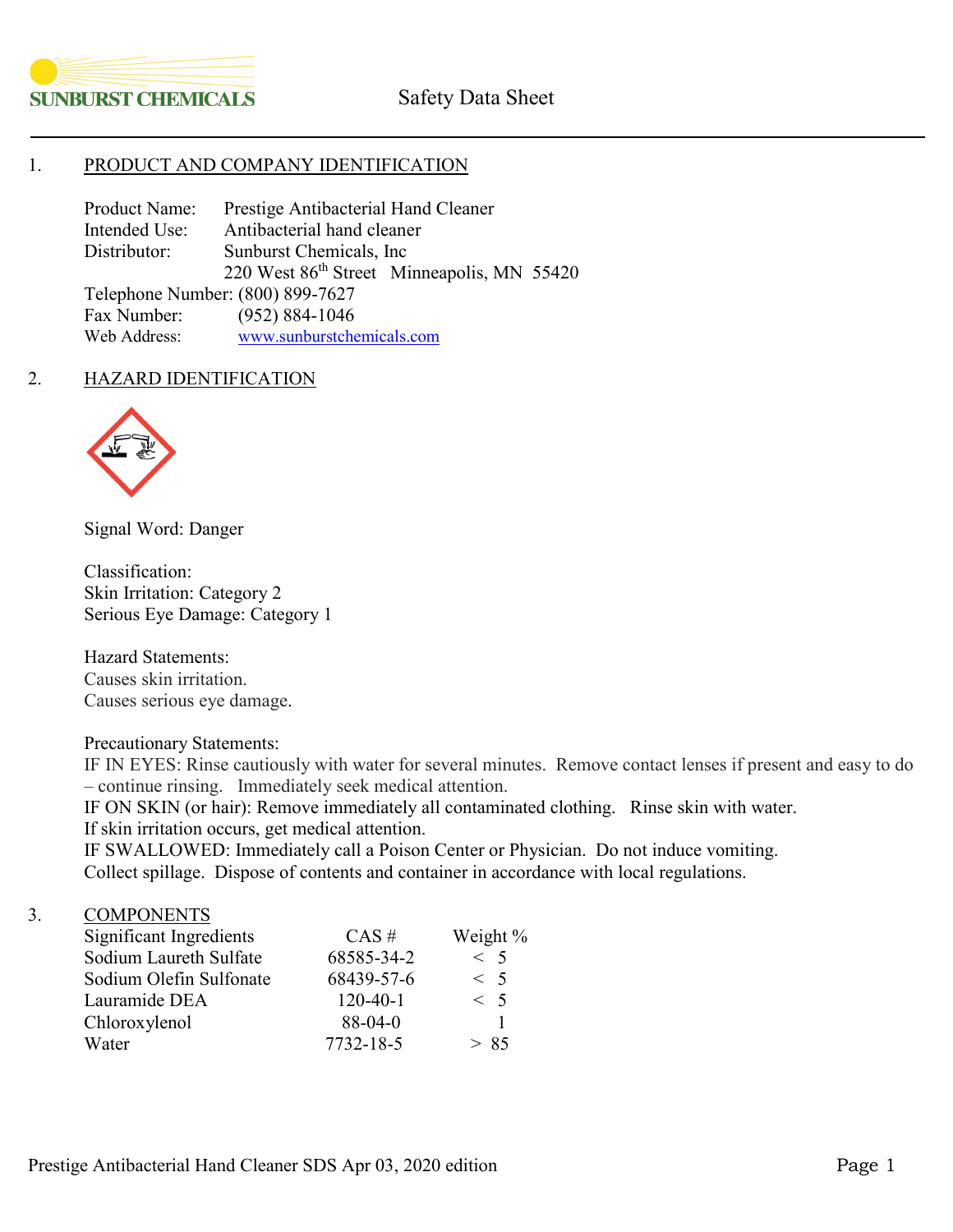

This soap contains other ingredients that do not affect the product's final classification because of their minimal concentration. See product label for full ingredient information.

# 4. FIRST AID MEASURES

IF IN EYES: Rinse cautiously with water for several minutes. Remove contact lenses if present and easy to do – continue rinsing. Immediately seek medical attention.

IF ON SKIN (or hair): Remove immediately all contaminated clothing. Rinse skin with water. If skin irritation occurs, get medical attention.

IF SWALLOWED: Immediately call a Poison Center or Physician. Do not induce vomiting.

IF INHALED: Remove to fresh air; apply artificial respiration if necessary. Get medical attention.

# 5. FIRE-FIGHTING MEASURES

#### General Hazard

Under fire conditions substances can be released that require the need for self-contained breathing apparatus and chemical-protective clothing.

Fire-Fighting

Keep fire exposed containers cool with water spray. Separate unburning product from fire. Use carbon dioxide, foam, or dry chemical extinguishing media to put out fires.

Unusual Decomposition Products Under Fire Conditions None

# 6. ACCIDENTAL RELEASE MEASURES

## Personal Precautions

Remove greatly contaminated clothing, including shoes and wash thoroughly after contact. Launder contaminated clothing before reuse.

Environmental Precautions Prevent entry into natural waterways. Rinse area with water to remove slip/fall hazard. Dispose of contents and container in accordance with local regulations.

# 7. HANDLING AND STORAGE

Safe Handling and Storage Store in a well ventilated place. Keep cool. Keep containers inside and out of direct sunlight. Exposure to extreme conditions may have an adverse affect on this product. Do not reuse containers.

Incompatible Products Avoid strong oxidizing and reducing agents.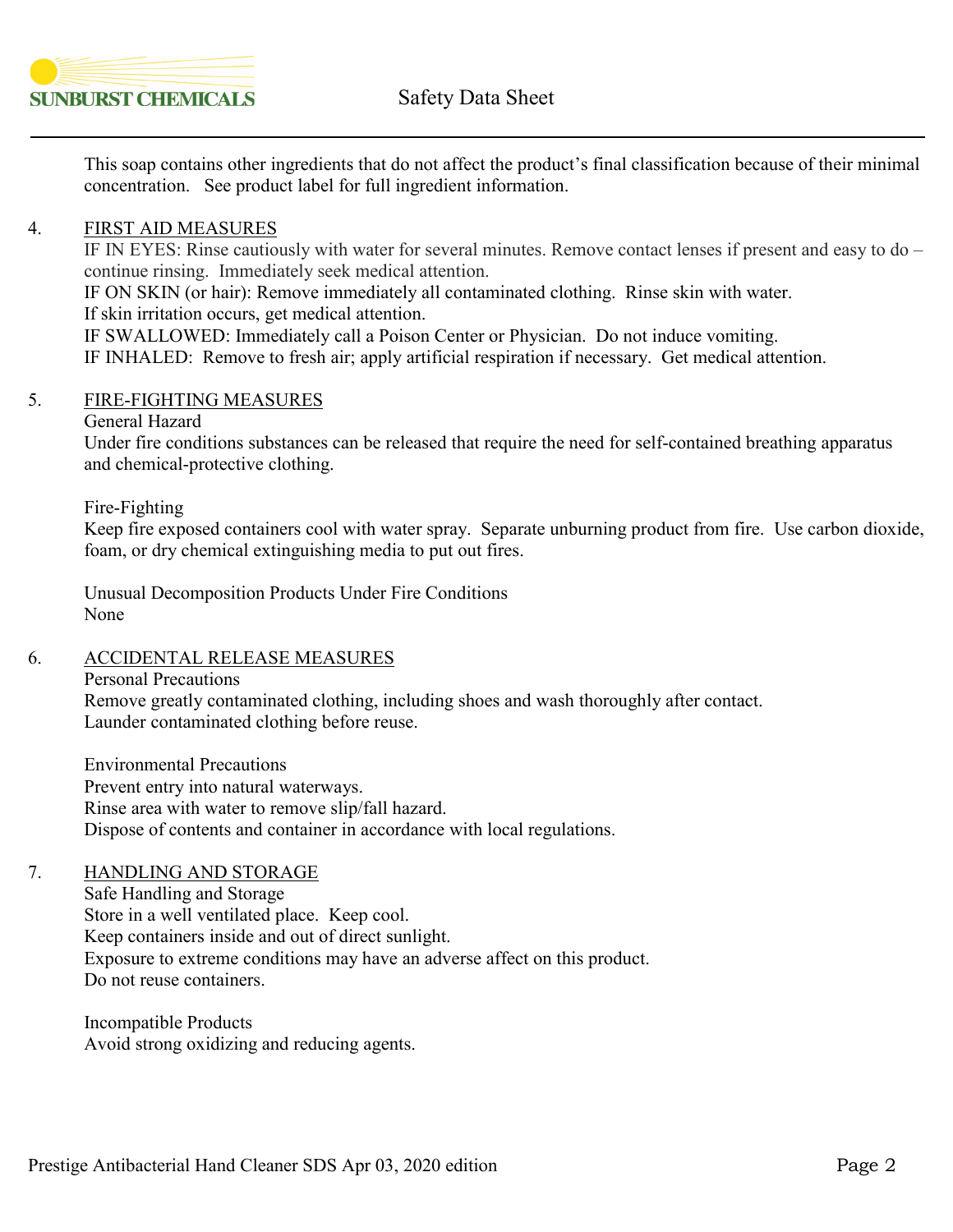

| 8.  | EXPOSURE CONTROL AND PERSONAL PROTECTION<br>Ventilation<br>Local exhaust is usually sufficient. General exhaust is preferred.                                                                                                                                                                                                                                        |                                                                                                       |                                                                                                                                                                                |  |                                                                                    |  |
|-----|----------------------------------------------------------------------------------------------------------------------------------------------------------------------------------------------------------------------------------------------------------------------------------------------------------------------------------------------------------------------|-------------------------------------------------------------------------------------------------------|--------------------------------------------------------------------------------------------------------------------------------------------------------------------------------|--|------------------------------------------------------------------------------------|--|
|     | <b>Personal Protection</b><br>This product is designed to be used on skin.<br>Nitrile gloves should be used when excessive handling would cause prolonged contact.                                                                                                                                                                                                   |                                                                                                       |                                                                                                                                                                                |  |                                                                                    |  |
|     | Work Place Exposure Guide Lines<br>None established.                                                                                                                                                                                                                                                                                                                 |                                                                                                       |                                                                                                                                                                                |  |                                                                                    |  |
| 9.  | PHYSICAL AND CHEMICAL PROPERTIES<br><b>Boiling Point:</b><br>Specific Gravity (water = 1):<br>Vapor Pressure (mm Hg):                                                                                                                                                                                                                                                |                                                                                                       | $> 200$ °F<br>1.0<br>$\leq 1$                                                                                                                                                  |  |                                                                                    |  |
|     | <b>Melting Point:</b><br>Vapor Density ( $Air = 1$ ):<br>Evaporation Rate (butyl Acetate = 1):<br>Solubility in Water:<br>Reactivity in Water:<br>Appearance and Odor:<br>Flash Point:<br>Flammable Limits (volume percent in air):<br><b>Autoignition Temperature:</b>                                                                                              |                                                                                                       | Not Applicable<br>> 5<br>< 0.1<br>Soluble<br><b>NIL</b><br>White liquid with fresh pleasant odor<br>$>$ 200 °F<br>LEL: Not Established UEL: Not Established<br>Not Established |  |                                                                                    |  |
| 10. | STABILITY AND REACTIVITY<br>[ ] Unstable<br>Stability:<br>[X ] Stable<br>Conditions to Avoid: None<br>Incompatibility (Materials to avoid): Strong oxidizing and reducing agents.<br>Hazardous Decomposition Products: Combustion may produce oxides of carbon.<br>Hazardous Polymerization: [ ] May Occur [X] Will Not Occur<br>Conditions to Avoid: Not Applicable |                                                                                                       |                                                                                                                                                                                |  |                                                                                    |  |
| 11. | TOXICOLOGICAL INFORMATION                                                                                                                                                                                                                                                                                                                                            |                                                                                                       |                                                                                                                                                                                |  |                                                                                    |  |
|     | Chloroxylenol<br>Sodium Laureth Sulfate<br>Sodium Olefin Sulfonate<br>Lauramide DEA<br>Water                                                                                                                                                                                                                                                                         | Skin<br>Skin Ir Cat 2<br>Skin Ir Cat 2<br>Skin Ir Cat 2<br>Skin Ir Cat 2<br>has no GHS classification | Eye<br>Eye Ir Cat 2A<br>Eye Dam Cat 1<br>Eye Dam Cat 1<br>Eye Dam Cat 1                                                                                                        |  | Oral LD50<br>$3830$ mg/kg<br>$4100$ mg/kg<br>$2079 - 2340$ mg/kg<br>$>$ 2000 mg/kg |  |
|     | Symptoms Related to the Toxicological Characteristics                                                                                                                                                                                                                                                                                                                |                                                                                                       |                                                                                                                                                                                |  |                                                                                    |  |

Causes serious eye damage. Symptoms may include stinging, tearing, redness, swelling, and blurred vision. Permanent eye damage including blindness could result. Burning pain and severe corrosive skin irritation.